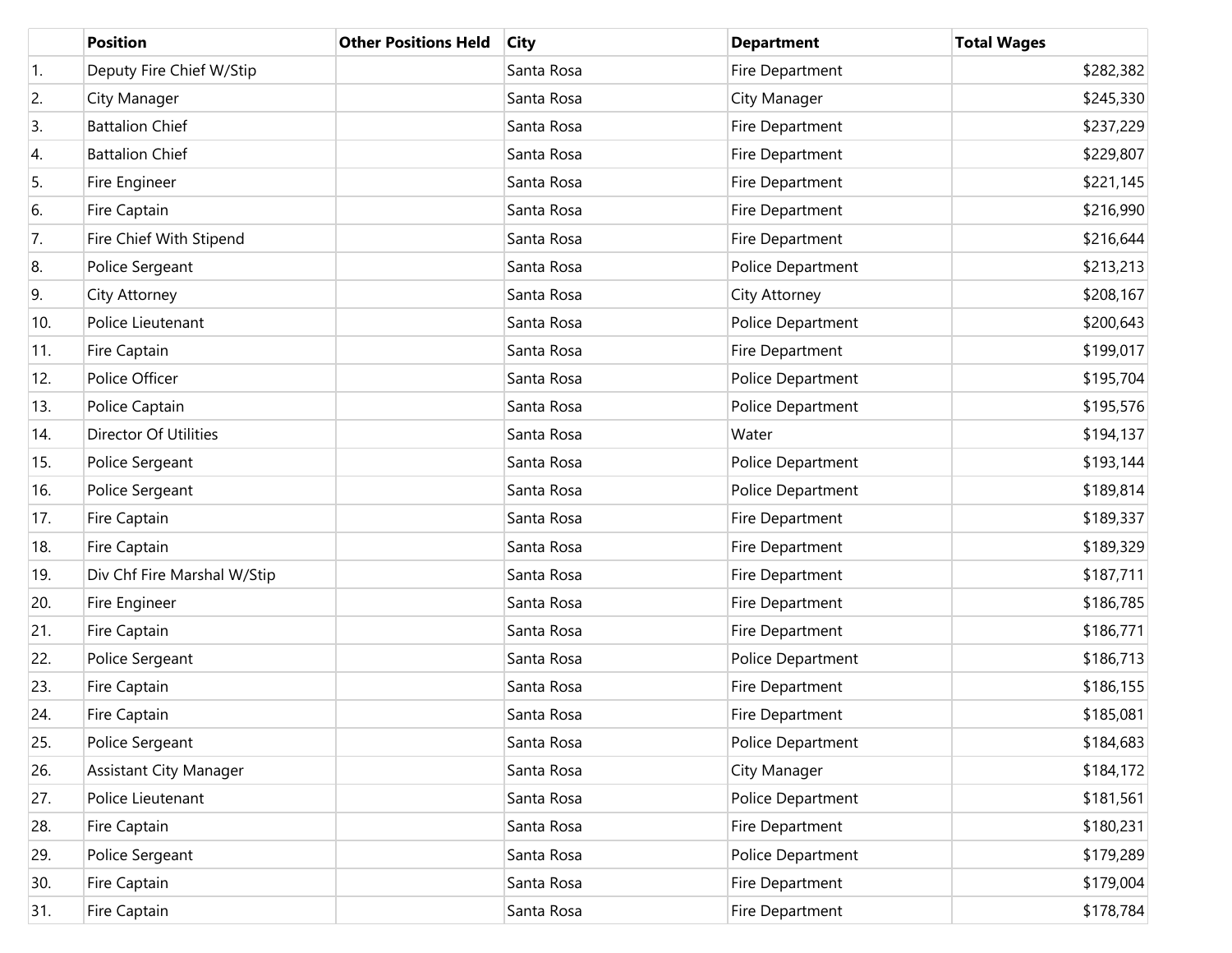| 32. | Fire Captain                                  | Santa Rosa | Fire Department              | \$178,308 |
|-----|-----------------------------------------------|------------|------------------------------|-----------|
| 33. | Director Of Economic Development<br>& Housing | Santa Rosa | Housing & Community Services | \$177,631 |
| 34. | Fire Captain                                  | Santa Rosa | Fire Department              | \$176,780 |
| 35. | Police Sergeant                               | Santa Rosa | Police Department            | \$176,712 |
| 36. | Fire Captain                                  | Santa Rosa | Fire Department              | \$175,752 |
| 37. | Fire Captain                                  | Santa Rosa | Fire Department              | \$175,714 |
| 38. | Human Resources Director                      | Santa Rosa | Human Resources              | \$174,416 |
| 39. | Fire Captain                                  | Santa Rosa | Fire Department              | \$174,280 |
| 40. | Fire Captain                                  | Santa Rosa | Fire Department              | \$173,728 |
| 41. | Fire Captain                                  | Santa Rosa | Fire Department              | \$173,349 |
| 42. | Fire Engineer                                 | Santa Rosa | Fire Department              | \$173,274 |
| 43. | <b>Chief Financial Officer</b>                | Santa Rosa | Finance                      | \$171,956 |
| 44. | Police Sergeant                               | Santa Rosa | Police Department            | \$171,605 |
| 45. | Police Sergeant                               | Santa Rosa | Police Department            | \$171,414 |
| 46. | <b>Assistant City Attorney</b>                | Santa Rosa | City Attorney                | \$171,176 |
| 47. | Police Officer                                | Santa Rosa | Police Department            | \$171,090 |
| 48. | Police Lieutenant                             | Santa Rosa | Police Department            | \$169,594 |
| 49. | <b>Assistant Fire Marshal</b>                 | Santa Rosa | Fire Department              | \$168,627 |
| 50. | Fire Captain                                  | Santa Rosa | Fire Department              | \$168,250 |
| 51. | Fire Captain                                  | Santa Rosa | Fire Department              | \$167,369 |
| 52. | Firefighter                                   | Santa Rosa | Fire Department              | \$167,199 |
| 53. | Dir Rec & Parks                               | Santa Rosa | Recreation & Parks           | \$165,937 |
| 54. | <b>Assistant City Attorney</b>                | Santa Rosa | City Attorney                | \$165,530 |
| 55. | Police Sergeant                               | Santa Rosa | Police Department            | \$164,658 |
| 56. | Fire Engineer                                 | Santa Rosa | Fire Department              | \$164,459 |
| 57. | Police Officer                                | Santa Rosa | Police Department            | \$163,880 |
| 58. | Fire Engineer                                 | Santa Rosa | Fire Department              | \$163,660 |
| 59. | Police Officer                                | Santa Rosa | Police Department            | \$163,595 |
| 60. | Police Officer                                | Santa Rosa | Police Department            | \$163,380 |
| 61. | Fire Engineer                                 | Santa Rosa | Fire Department              | \$162,525 |
| 62. | Fire Engineer                                 | Santa Rosa | Fire Department              | \$161,973 |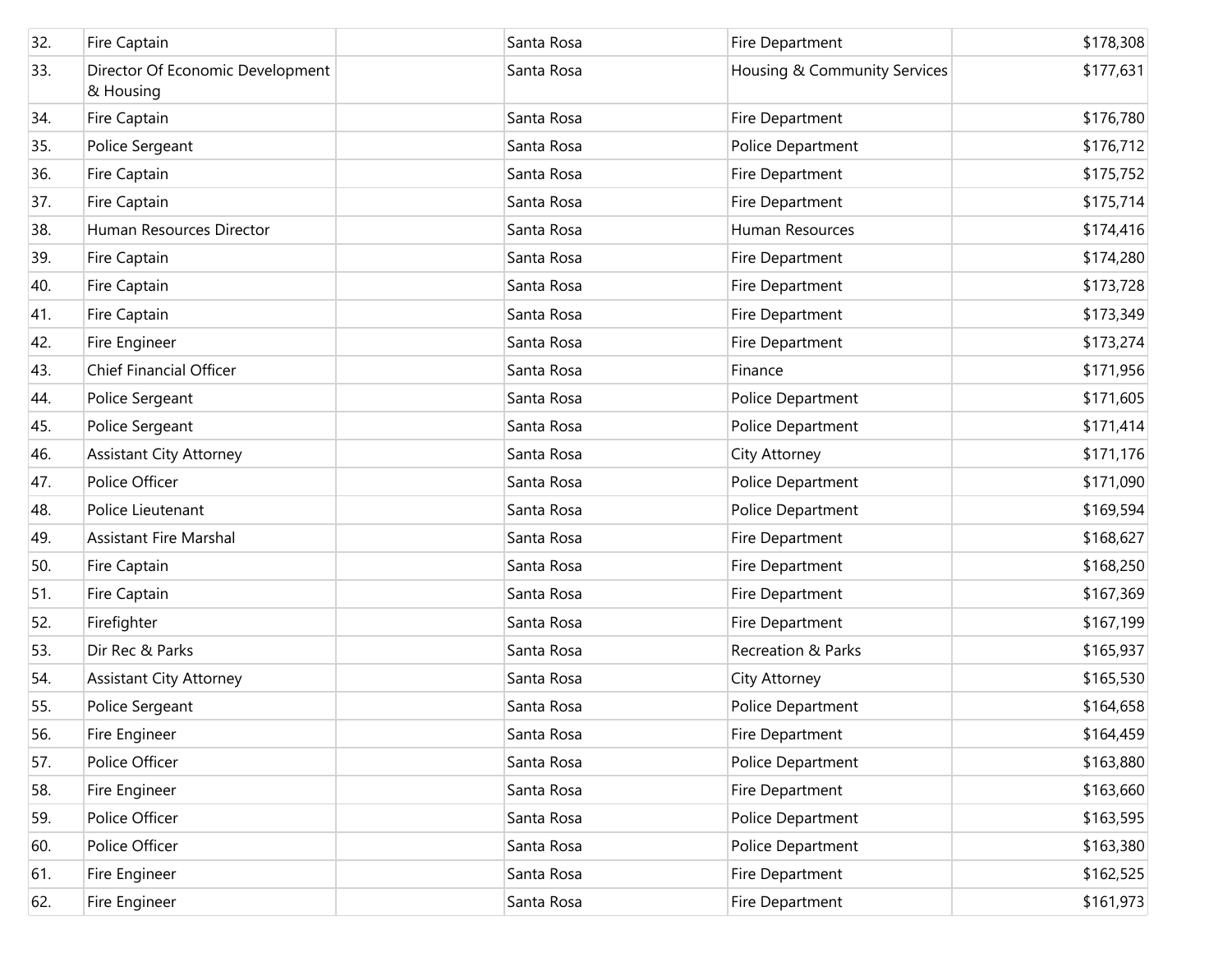| 63. | Police Officer                 | Santa Rosa | Police Department      | \$161,774 |
|-----|--------------------------------|------------|------------------------|-----------|
| 64. | Fire Captain                   | Santa Rosa | Fire Department        | \$161,752 |
| 65. | Fire Captain                   | Santa Rosa | Fire Department        | \$161,735 |
| 66. | Police Lieutenant              | Santa Rosa | Police Department      | \$160,668 |
| 67. | Police Officer                 | Santa Rosa | Police Department      | \$160,630 |
| 68. | Chief Information Officer      | Santa Rosa | Information Technology | \$160,387 |
| 69. | Fire Captain                   | Santa Rosa | Fire Department        | \$158,981 |
| 70. | Police Officer                 | Santa Rosa | Police Department      | \$158,888 |
| 71. | Fire Engineer                  | Santa Rosa | Fire Department        | \$158,557 |
| 72. | Fire Engineer                  | Santa Rosa | Fire Department        | \$158,349 |
| 73. | Police Officer                 | Santa Rosa | Police Department      | \$157,744 |
| 74. | Police Officer                 | Santa Rosa | Police Department      | \$157,209 |
| 75. | Police Officer                 | Santa Rosa | Police Department      | \$157,006 |
| 76. | Fire Engineer                  | Santa Rosa | Fire Department        | \$155,383 |
| 77. | Police Officer                 | Santa Rosa | Police Department      | \$155,054 |
| 78. | <b>Assistant City Attorney</b> | Santa Rosa | City Attorney          | \$154,525 |
| 79. | Police Sergeant                | Santa Rosa | Police Department      | \$154,420 |
| 80. | Fire Captain                   | Santa Rosa | Fire Department        | \$154,406 |
| 81. | Police Sergeant                | Santa Rosa | Police Department      | \$154,406 |
| 82. | Fire Captain                   | Santa Rosa | Fire Department        | \$154,076 |
| 83. | Fire Captain                   | Santa Rosa | Fire Department        | \$153,706 |
| 84. | Fire Captain                   | Santa Rosa | Fire Department        | \$152,712 |
| 85. | Police Officer                 | Santa Rosa | Police Department      | \$152,373 |
| 86. | Police Officer                 | Santa Rosa | Police Department      | \$152,326 |
| 87. | Battalion Chief 40Hr W / Stip  | Santa Rosa | Fire Department        | \$152,295 |
| 88. | Fire Engineer                  | Santa Rosa | Fire Department        | \$152,262 |
| 89. | <b>Assistant City Attorney</b> | Santa Rosa | City Attorney          | \$152,048 |
| 90. | Fire Captain                   | Santa Rosa | Fire Department        | \$151,817 |
| 91. | Fire Engineer                  | Santa Rosa | Fire Department        | \$151,424 |
| 92. | Fire Captain                   | Santa Rosa | Fire Department        | \$151,132 |
| 93. | <b>Assistant City Attorney</b> | Santa Rosa | City Attorney          | \$151,095 |
| 94. | Fire Engineer                  | Santa Rosa | Fire Department        | \$151,071 |